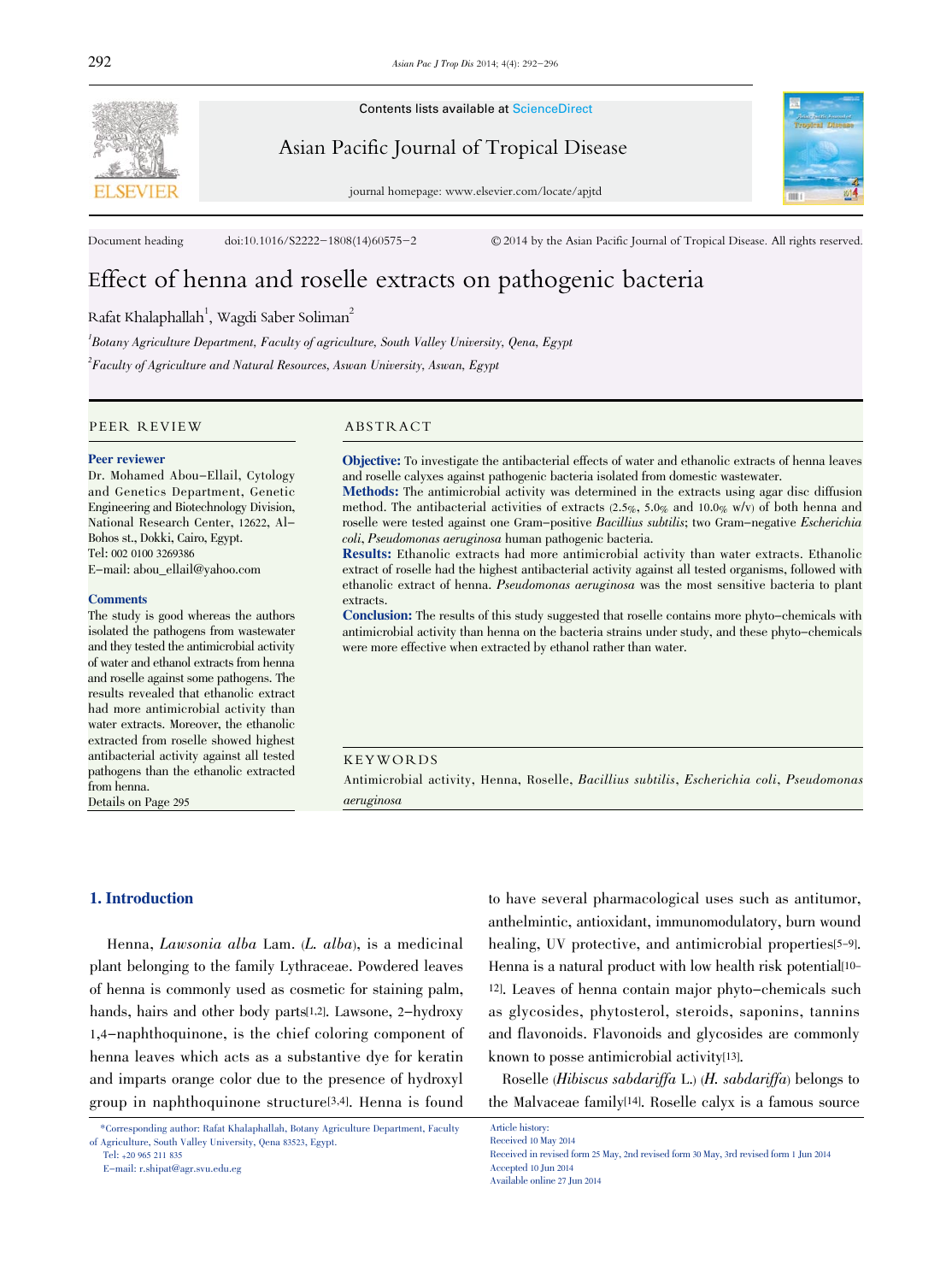of anthocyanins which are the largest group of water-soluble pigments in plants. Anthocyanins are highly appreciated in the food industry for their coloring properties, which can give foods various hues of red and violet[15-17]. Also, there are several reports on the benefits of Roselle calyxes as an excellent source of natural antioxidants[18]. The extracts of calyx are also used in folk medicine against many complaints that include high blood pressure, liver diseases and fever[19,20]. In addition to, roselle extracts are reported to have antimicrobial activity against different pathogenic microorganisms[21-23].

Bacteria are the most abundant group of organisms, and bacterial pathogens are the major source of disease and mortality to human populations, worldwide[24]. Treatment by antibiotics to face such pathogens is facing major challenges as bacteria are continued to evolve resistance to the synthesized antibiotics[25-27]. Nowadays, with taking into the account the side effects of chemical antibiotics, the use of plant extracts as pharmaceutical purposes is increased. In this study, we investigate the antimicrobial activity of henna and roselle extracted by two types of solvent (water and ethanol) against different pathogenic bacteria; Bacillius subtilis (B. subtilis), Escherichia coli (E. coli), and Pseudomonas aeruginosa (P. aeruginosa).

#### 2. Materials and methods

#### 2.1. Plant materials and extractions preparation

The plant materials used in this study were leaves of henna (L. alba) and calyxes of roselle (H. sabdariffa). The plant materials were collected from plants grown in the Agricultural Experimental Farm, Faculty of Agriculture, South Valley University, Qena, Egypt. The leaves and calyxes were left to dry at room temperature for 48 hours. The dried materials, henna leaves and roselle calyxes, were ground to a fine powder with an electric mill, then the materials were sterilized under UV-lighting for an hour. Two types of extract were prepared in this study; alcoholic and water-based extracts. The alcoholic extracts were prepared by mixing plant materials with 95% ethanol for four hours at concentrations of 2.5%, 5.0% and 10% (w/v). The extracts were filtered through filter paper (Whatmann No. 1) and the filtrates were collected for further using. Water based henna extract was prepared in the same way except that distilled water was used instead of alcohol. All tools used for the extraction were sterilized to avoid contamination.

#### 2.2. Pathogenic bacteria

Microbial strains of B. subtilis (Gram positive), E. coli, and P. aeruginosa (Gram negative) were isolated from wastewater and used throughout the study. Wastewater samples were collected from South Valley University. The microorganism species were isolated and grown in nutrient broth medium containing (peptone 10 g/L and yeast extract 5 g/L at 37 ° C). The cells were grown in a 100 mL Erlenmeyer flask in a shaking incubator at 300 r/min at 37 °C.

# 2.3. Antimicrobial assay

The antimicrobial activity of investigated extracts was determined using Agar diffusion dilution method. Nutrient agar was used with different diluted extract concentrations (10-0.03  $\mu$ g/mL). 0.1 mL containing 10<sup>5</sup> CFU/mL (0.5 McFarland) was spread on the agar as described in[28,29]. Discs of 5 mm in diameter were made using filter paper Whatmann No. 1. The discs were soaked in the prepared extractions for two hours, and then two discs were applied in Petri dish and incubated for 48 h at 37 °C. After the incubation period, the antimicrobial activity was evaluated by measuring the diameter of inhibition zone including the disc.

#### 2.4. Statistical analysis

The statistical differences were tested by analysis of variance (ANOVA) for each treatment. The analysis was carried out using JMP (version 4; SAS Institute, Cary, NC, USA).

#### 3. Results

#### 3.1. Diagnosis of bacterial isolates

After isolating bacteria from wastewater, diagnosed bacteria was grown on nutrient agar for 24 h depending on the characteristics of the colony such as cell shape and biochemical characteristics (gram stain, oxidase, catalysis and dyes), as shown in Table 1.

# Table 1

Characteristics of different bacterial isolates; B. subtilis, E. coli and P. aeruginosa.

|                          | Cell shape | Biochemical characteristics |  |        |                                            |
|--------------------------|------------|-----------------------------|--|--------|--------------------------------------------|
| Bacteria type            |            |                             |  |        | Gram stain Oxidase Catalysis Dyes on media |
| B. subtilis              | Rod-shaped |                             |  |        | Gray/yellow                                |
| E. coli                  | Rod-shaped |                             |  | $^{+}$ |                                            |
| P. aeruginosa Rod-shaped |            |                             |  |        | Yellow/green                               |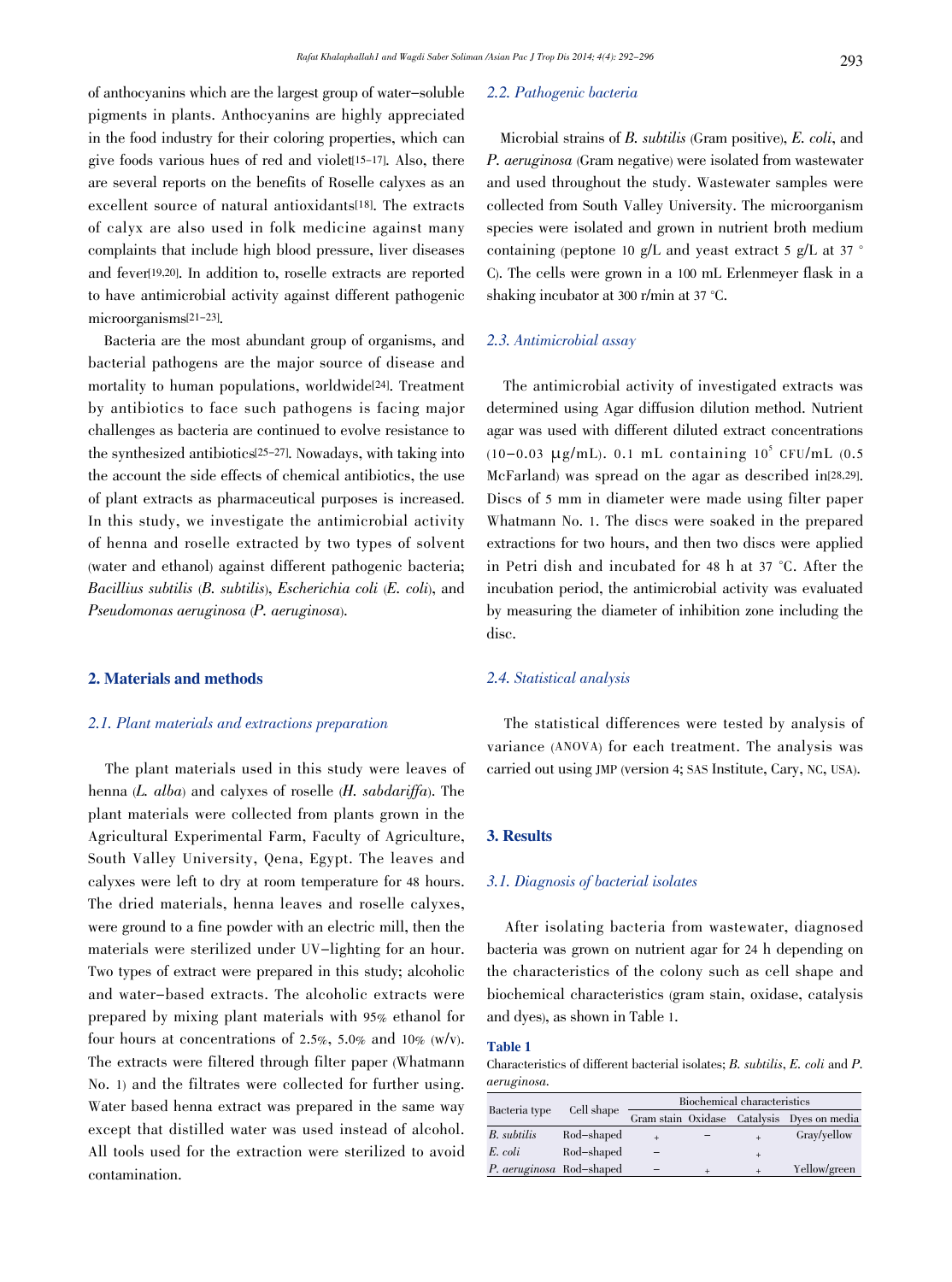#### 3.2. Microbial activity

One-Way ANOVA showed that the antimicrobial activity of both henna leaves and roselle calyxes increased significantly with extract concentrations (Table 2). In this study, the antimicrobial activity was determined by measuring the diameter of inhibition zone of discs soaked in the plant extractions. Plant materials extracted with both water and ethanol showed considerable antimicrobial activity on all of the tested microorganisms especially at 5.0% and 10.0% concentrations (Figure 1). The differences among extractions were not shown at low concentration (2.5%), and were shown clearly at high concentrations (5.0% and 10.0%).

#### Table 2

Analysis of variance (F-value) of extract concentrations effect on the antimicrobial activity expressed by inhibition zone against different types of bacteria.

| Plant materials | B. subtilis | E. coli              | P. aeruginosa        |
|-----------------|-------------|----------------------|----------------------|
| Water henna     | $154.5$ *** | $67.4$ **            | $75.8$ **            |
| Water roselle   | $58.5***$   | $34.9^{**}$          | $40.3$ <sup>**</sup> |
| Ethanol henna   | $79.4$ **   | $62.2$ <sup>**</sup> | $56.8$ **            |
| Ethanol roselle | $63.4^{**}$ | $35.3^{**}$          | ***<br>637.0         |
|                 |             |                      |                      |



extracts against three different types of bacteria.

Figure 2 showed that roselle extracted by ethanol showed the highest antimicrobial activity against the three types of bacteria, followed with henna extracted by ethanol. In general, ethanolic extracts showed higher activity than those obtained by water extracts, but this different was not significant. P. *aeruginosa* was the most sensitive to plant extracts, followed with B. subtilis and E. coli, respectively.



Figure 2. Antibacterial activity of henna and roselle extracts by water and ethanol at concentration of 10% (w/v) against three different types of bacteria; B. subtilis, E. coli, and P. aeruginosa.

#### 4. Discussion

Medicinal and herbal plants have been used as remedies for human diseases for centuries; this is because they contain components with therapeutic properties in their parts. The antibacterial effect of several plant extracts has been proved previously[30-33]. In this study, henna leaves and roselle calyxes extracted by either water or ethanol increased the inhibition zone on all of the tested bacteria; this result confirmed their antibacterial activity. This is consistent with previous studies which concluded that the extracts of L. alba (henna) and H. sabdariffa (roselle) were shown to have promising antibacterial properties[34,35]. Some studies suggested that henna has a wide spectrum of antimicrobial activity including antibacterial, antiviral, antimycotic and antiparasitic activities. With the ever increasing resistant strains of microorganisms to the already available and synthesized antibiotics, the naturally available henna could be a potential alternative[5,36]. Antimicrobial activity may be due to numerous free hydroxyl ions that have the capability to combine with the carbohydrates and proteins in the bacterial cell wall. They may get attached to enzyme sites rendering them inactive[37]. Also, it is suggested that roselle extracts could be a source of therapeutically useful products[38].

On the other hand, this study showed that ethanolic extract is more efficiency than water extract for both henna and roselle. This result is consistent with[38] who found slight higher inhibition of the roselle ethanol extract against Bacillus subtilis and Staphylococcus aureus than that of water extract. Also, antibacterial activity of henna extracted by alcohol or oil was more effective than that extracted by water[39]. This may be due to the lack of solvent the solvent properties which plays an important role in antibacterial efficacy[40]. roselle extracted by ethanol showed the highest efficiency. These results suggested that roselle had more phyto-chemicals with biological activity than henna, and these phyto-chemicals were more effective when extracted by ethanol rather than water. We recommend studying how to take advantage of these results and its counterparts in the application of wastewater treatment for re-use in the field of agriculture.

#### Conflict of interest statement

We declare that we have no conflict of interest.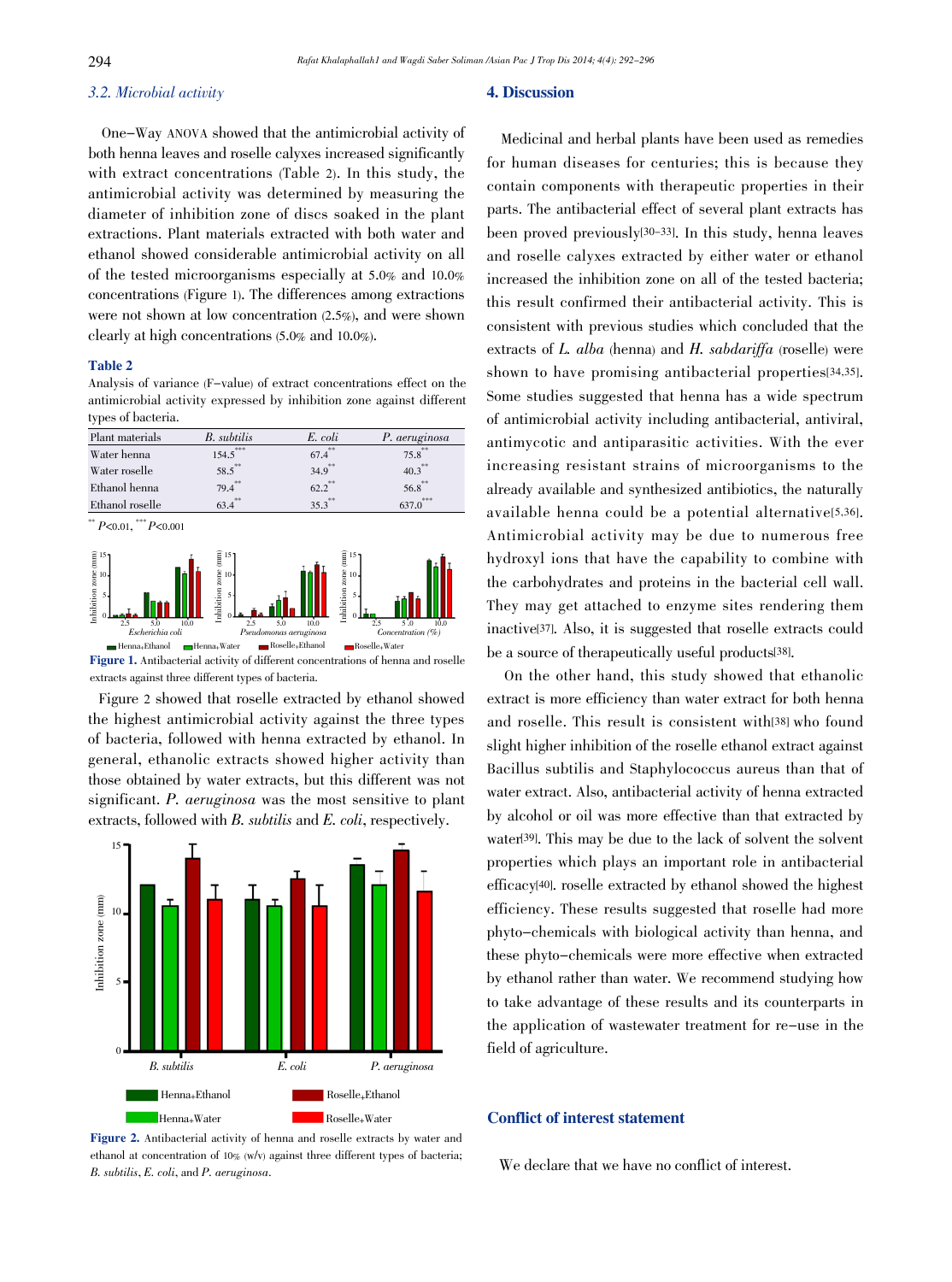# **Comments**

#### Background

Wastewater is defined as any water used which may contain pathogens such as bacteria. It is having adverse health implications, natural and ecological affects. So that it is important to treat this before reusing or treatment the diseases which may be caused with the contamination by this water. The researcher observed that several medical plants like roselle and henna that produce secondary metabolites, have biological activities including antimicrobial effects.

# Research frontiers

The authors performed a pilot study to investigate the antimicrobial effects of two types of roselle and henna extracts prepared using water and ethanol against both gram positive  $(B. \text{ subtilis})$  and gram negative  $(E. \text{ coli} \text{ and } P.$ aeruginosa) bacterial strains isolated from wastewater.

## Related reports

The results of the highest antimicrobial activities of roselle and henna ethanolic extracts compared with water extracts are in agreement with (El-Kamali and EL-Karim, 2009; reviewed in Borade, 2011 and Al-Hashimi, 2012). The two extracted used in this study showed variable antibacterial activities it may be due to the differences in the phytochemical constituents extracted

# Innovations & breakthroughs

Both of water or ethanol extracts for henna and roselle plants showed high significant antimicrobial effects against some pathogenic bacteria strains.

# Applications

It is noteworthy that the wastewater acts as a problem because it contains a lot of pathogens and other components which are hazard for human and the environment. So it is important to treat this water before throw away or reusing in agriculture. This study could be contributed in wastewater treatment, in sterilization and in the therapy of diseases caused by the pathogens under study.

## Peer review

The study is good whereas the authors isolated the pathogens from wastewater and they tested the antimicrobial activity of water and ethanol extracts from henna and roselle

against some pathogens. The results revealed that ethanolic extract had more antimicrobial activity than water extracts. Moreover, the ethanolic extracted from roselle showed highest antibacterial activity against all tested pathogens than the ethanolic extracted from henna.

# **References**

- [1] Dweck AC. Natural ingredients for colouring and styling. Int J Cosmet Sci 2002; 24: <sup>287</sup>-302.
- [2] Rao YM, Shayeda, Sujatha P. Formulation and evaluation of commonly used natural hair colorants. Nat Prod Rad 2008; 7: <sup>45</sup>- 48.
- [3] Bechtold T. Natural colorants-quinoid, naphthoquinoid and anthraquinoid dyes. In: Bechtold T, Mussak R, editors. Handbook of natural colorants. UK: John Wiley & Sons Ltd.; 2009, p. <sup>153</sup>-156.
- [4] Mondal MIH, Sayeed MA, Newaz MO, Salam MA. Isolation of a natural dye isolated from the leaves of Lawsonia inermis Linn. and its dyeing characteristics onto silk. Colourage 2009; 56: <sup>52</sup>- 56.
- [5] Rahiman FA, Mahmad N, Taha RM, Elias H, Zaman FH. Antimicrobial properties of Lawsonia inermis syn. Lawsonia alba in vivo and in vitro. J Food Agric Environ 2013; 11: <sup>502</sup>-504.
- [6] Al-Rubiay KK, Jaber NN, Al-Mhaawe BH, Alrubaiy LK. Antimicrobial efficacy of henna extracts. Oman Med J 2008; 23(4): <sup>253</sup>-256.
- [7] Bairagi GB, Kabra AO, Mandade RJ. Anthelmintic activity of Lawsonia inermis L. leaves in Indian adult earthworm. Int J Res Pharm Biomed Sci 2011; 2: <sup>237</sup>-240.
- [8] Ozaslan M, Zumutdal ME, Daglioglu K, Kilic IH, Karagoz ID, Kalender ME, et al. Antitumoral effect of Lawsonia inermis in mice with EAC. Int J Pharmcol 2009; 5: <sup>263</sup>-267.
- [9] Saadabi MAA. Evaluation of Lawsonia inermis Linn. (Sudanese henna) leaf extracts as an antimicrobial agent. Res J Biol Sci 2007; 2: <sup>419</sup>-423.
- [10] Marzin D, Kirkland D. 2-Hydroxy-1,4-naphthoquinone, the natural dye of henna is non-genotoxic in the mouse bone marrow micronucleus test and does not produce oxidative DNA damage in Chinese hamster ovary cells. Mutat Res 2004; 560: <sup>41</sup>-47.
- [11] Kirkland D, Marzin D. An assessment of the genotoxicity of 2-hydroxy 1,4-naphthoquinone, the natural dye ingredient of henna. Mutat Res 2003; 537: <sup>183</sup>-199.
- [12] Kirkland DJ, Henderson L, Marzin D, Muller L, Parry JM, Speit G, et al. Testing strategies in mutagenecity and genetic toxicology: an appraisal of the guidelines of the European Scientific Committee for cosmetics and non-food products for